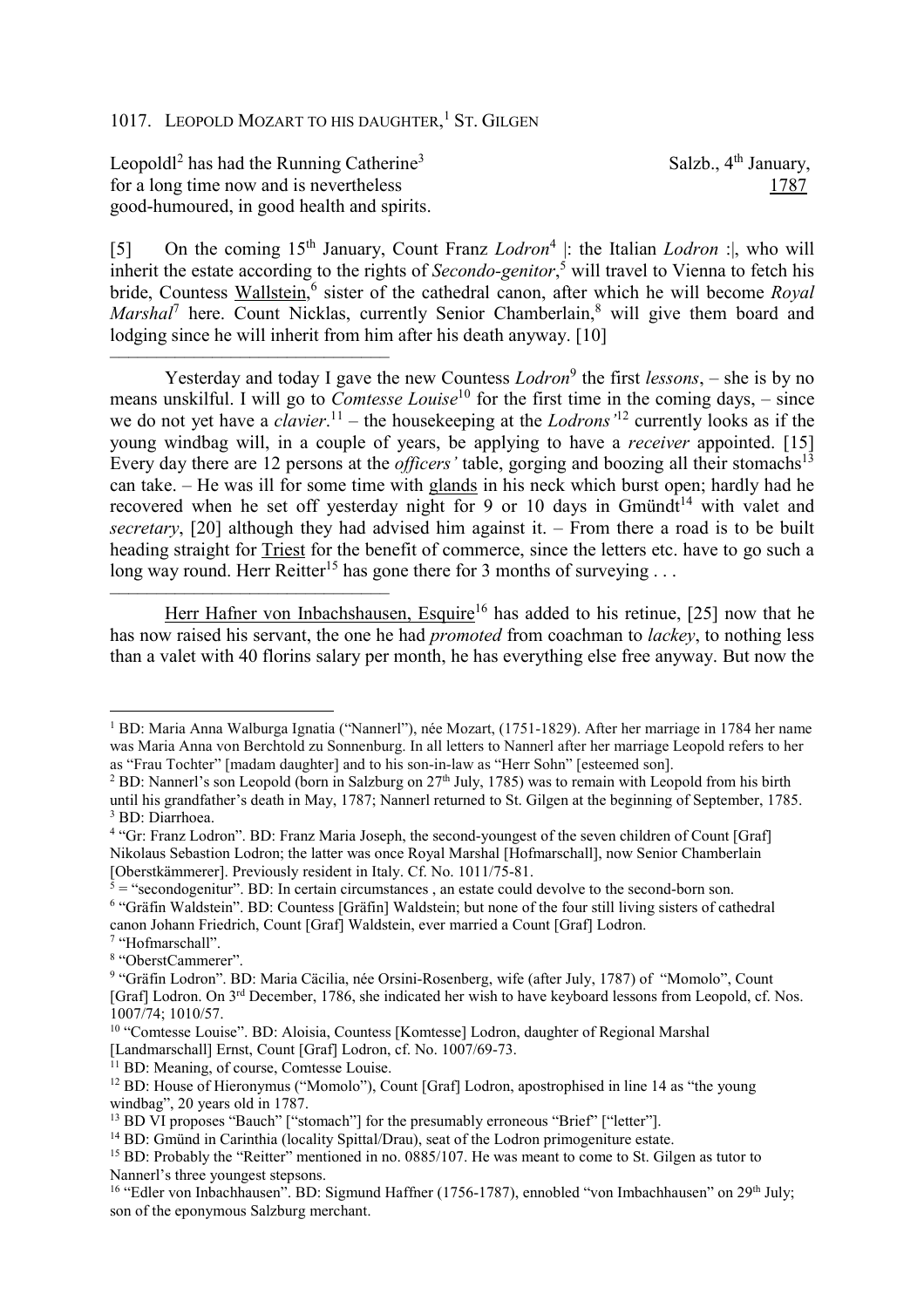coachman has *advanced* to servant, and Count Platz'<sup>17</sup> coachman has been given the post of coachman-in-ordinary to Herr von Imbachshausen. Everyone in the house is happy, [30] with the exception of the esteemed master of the house, who is often melancholy to the point of death. His horses are becoming ill from their leisurely life, for even when he is only driving to Aigen,  $^{18}$  he calls on the services of the postmaster.

–––––––––––––––––––––––––––––– Now the court music is running peacefully, since not the least dispute occurs, where previously there were always quarrels among the Italians.<sup>19</sup>

–––––––––––––––––––––––––––––– [35] I handed the money for the esteemed Senior Court Clerk<sup>20</sup> to the saddler's<sup>21</sup> wife myself, and she took it out to him personally, since, as she told me, she would travel out in a few days.

–––––––––––––––––––––––––––––– I received the money along with the letter from the messenger,  $^{22}$  as well as the fish, for which I say thank you. [40] But you should not think that this was the reason why I let you know that I have started to eat fast-day dishes again; I only wrote so that you know that I have stopped taking the herb soup, and that I have not become entirely Lutheran, for I am quite astonishingly *scrupulous* anyway. – But I think the *doctores* will scold me when they hear that wind presses so hard on my breast and under my ribs that I often feel great pain. [45] – and one cannot go for a walk at the moment either! –

–––––––––––––––––––––––––––––– I am sending the pillules along with this, – then I allow myself the honour of presenting you both with 3 lemons.

I am no longer sleeping in the cold room, but had a bed frame carried up for me, [50] and I sleep in our dining room. Quite naturally, you will probably have been afraid of the cold room, and for that reason have not come into town. But I forgot to write to tell you that I have found a remedy for this. You can both sleep quite comfortably in the room at the back where I used to sleep, which is not only easy to heat, but also has 2 heated rooms next to it, [55] namely where Heinrich, – and where Leopoldl is. Nor would the child disturb you much, since he sleeps well and does not cry. There my large desk is also at your service etc. etc. – So the cold is no valid excuse.

–––––––––––––––––––––––––––––– Wolfg.<sup>23</sup> called on me with good wishes for the New Year. I asked him if he would rather be here or in St. Gilgen? – Oh, my God, he said, how glad I am to be here; I cannot say thank you enough to God and to Mama, who brought it all about. Here, after all, I can learn something. What would I have learnt out there? Here I see other fine boys, who have already learnt a lot. Out there, of course, I saw nothing but peasant boys. – [65] As a joke I asked him how often he has been beaten already? – At that he opened his mouth wide and laughed, – Ah,

––––––––––––––––––––––––––––––

 $\overline{a}$ 

<sup>&</sup>lt;sup>17</sup> "Gr: Platz". BD: Leopold Andreas, Count [Graf] Plaz (1742-1811), had a successful administrative career in Salzburg, married his cousin Maria Theresia, Countess [Gräfin] Plaz (1754-1815) in 1772.

<sup>&</sup>lt;sup>18</sup> BD: Optatus Basil von Amann (1747-1785), Royal Chamber Councillor [Hofkammerrat], with his wife, had bought the estate Aigen near Salzburg and furnished it luxuriously. The favourite son of "old" Amann; married Maria Franziska Polis von Moulin. He helped himself to takings in the Royal Brewery in Kaltenhausen; the missing amount was taken from his father's estate.

<sup>19</sup> Concertmaster Brunetti had recently died; other musicians had left.

<sup>&</sup>lt;sup>20</sup> "H: Oberschreiber". BD: Franz Anton Maximilian von Berchtold zu Sonnenburg (1749-1809), one of the younger brothers of Leopold's son-in-law. A regional official in Teisendorf, later municipal judge in Laufen. <sup>21</sup> BD: This could also mean the wife of a man called Saddler.

<sup>&</sup>lt;sup>22</sup> BD: There was no post-coach to St. Gilgen. Leopold therefore sent his letters and packages to Nannerl by a messenger, a carter who came to Salzburg once a week. The "glass-carrier woman" also provided a service on this route.

<sup>&</sup>lt;sup>23</sup> BD: Nannerl's stepson, since November, 1786, a boarder in a small private school in Salzburg.